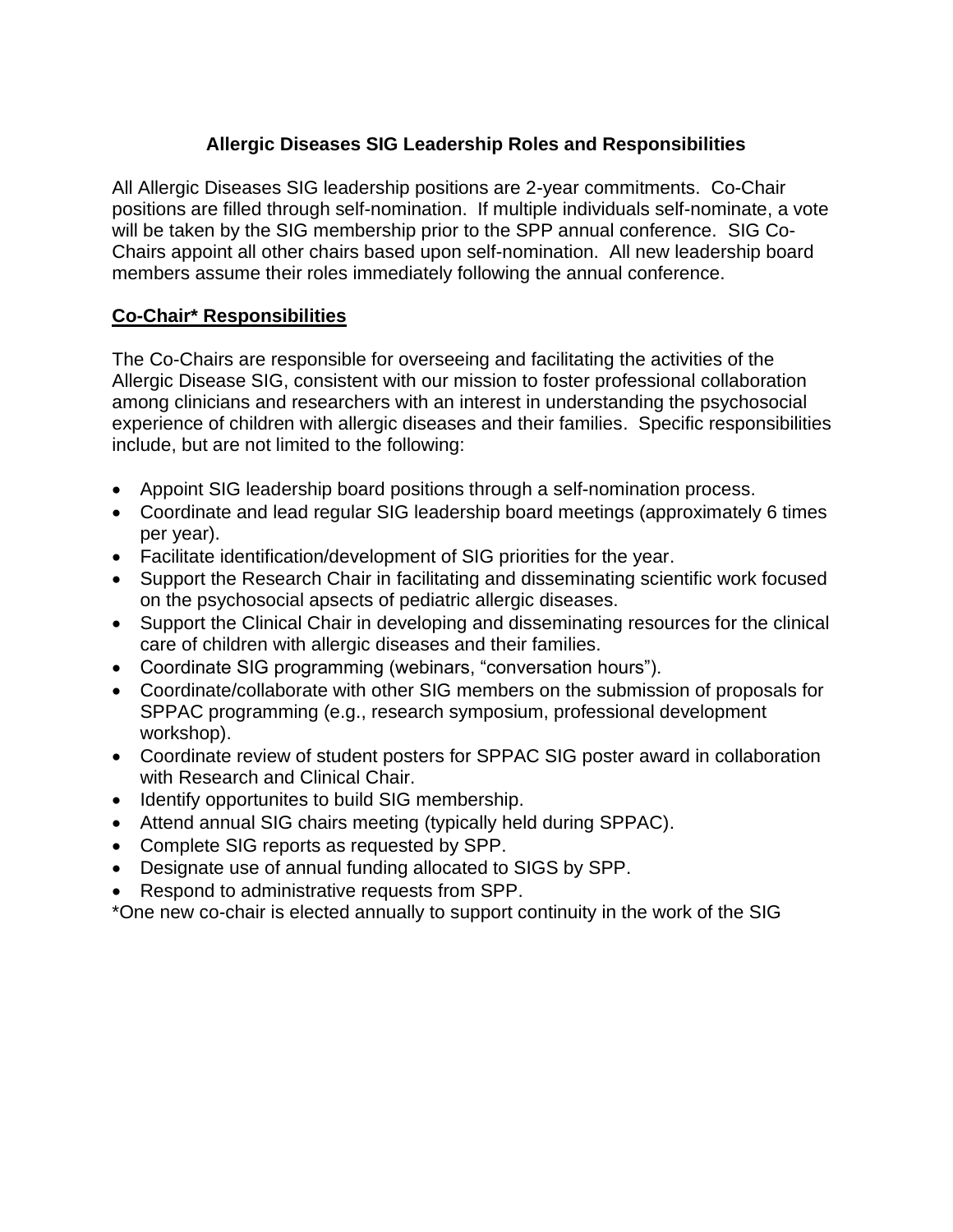### **Research Chair Responsibilities**

The Research Chair is responsible for facilitating, supporting, and disseminating scientific work focused on the psychosocial aspects of pediatric allergic diseases to the SPP membership and the broader public. Specific responsibilities include, but are not limited to, the following:

- Maintain, with student support, the Measures Database, which is updated annually and housed on the SIG webpage.
- Generate ideas and solicit written contributions for the research summary articles for the newsletter, which provide a brief overview of a recent article, research finding, conference proceedings, or other scholarly project.
- Take a lead role (unless another SIG member is the lead) on preparing and submitting a major submission (i.e., symposium or workshop) to SPPAC each year, often in collaboration with another SIG.
- Collaborate in planning research-focused webinars and "conversation hours."
- Collaborate with the Social Media chair around dissemination of research findings related to psychosocial aspects of pediatric allergic diseases.
- Foster research collaborations across researchers and institutions, particularly during the annual SIG meeting at SPPAC.
- Announce the call for student poster awards prior to the annual SPPAC meeting; field submissions; and organize the submission review process.
- Attend and participate in SIG leadership board meetings.
- Future directions:
	- $\circ$  Organize and prepare a manuscript from the SIG to publish in either a psychology or allergy journal.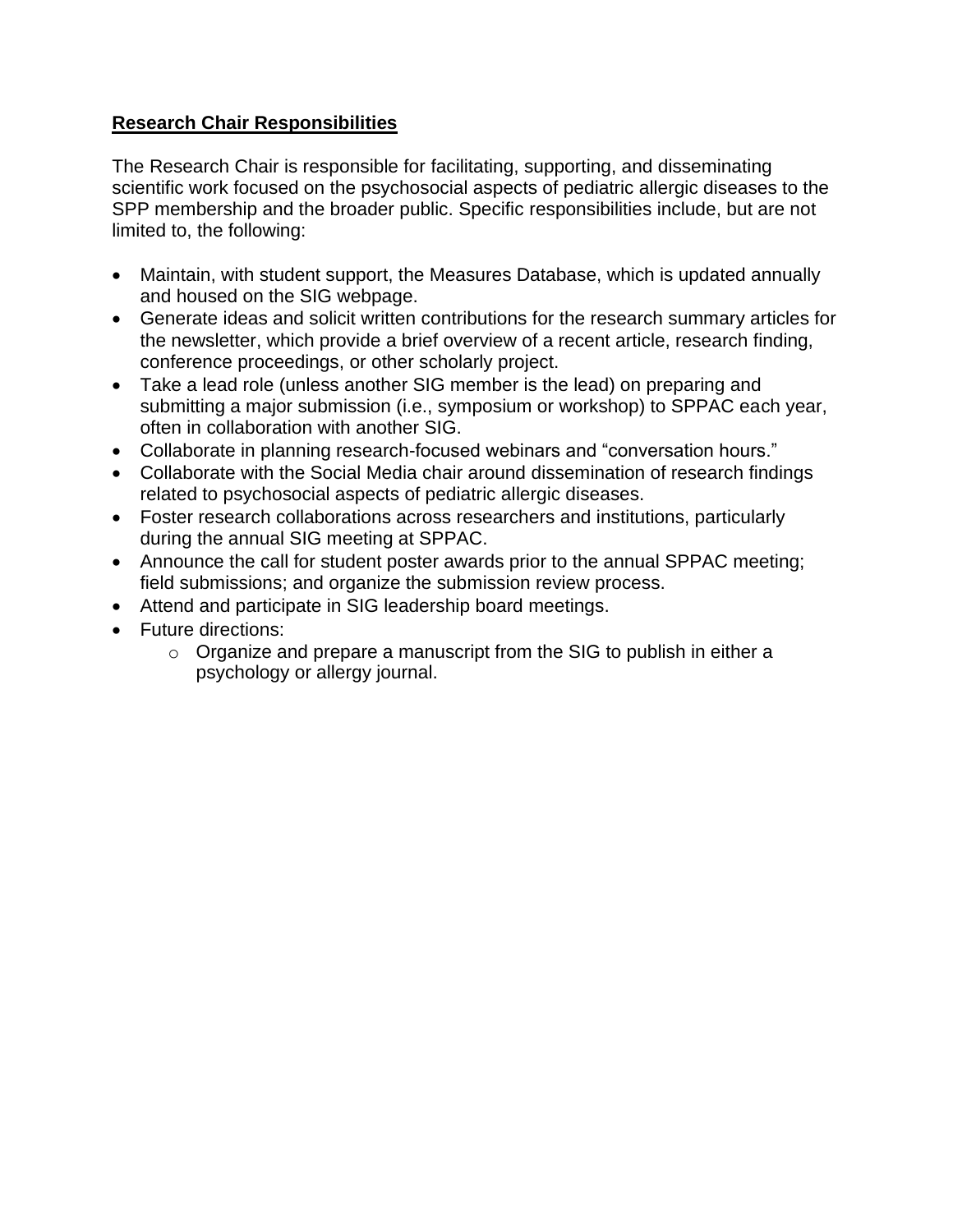# **Clinical Chair Responsibilities**

The Clinical Chair is responsible for organizing, promoting, and disseminating clinical efforts in Pediatric Psychology within allergic disease populations. Specific responsibilities include, but are not limited to:

- Address clinical challenges and treatment options to both the SIG and Div 54 via newsletter articles.
- Organize and disseminate a database of clinicians who treat those with allergic diseases, together with the Communications chair.
- Facilitate the sharing and development of clinical resources to be used across institutions to enhance the care of individuals with allergic diseases.
- Encourage ongoing collaboration with medical colleagues across institutions to ensure Pediatric Psychologists remain current in our work.
- Collaborate in planning clinically-focused webinars and "conversation hours."
- Collaborate with the Social Media chair around dissemination of clinically oriented content related to psychosocial aspects of pediatric allergic diseases.
- Provide support in evaluating student poster award submissions for SPPAC.
- Contribute to SPPAC submissions, together with other leadership board members.
- Attend and participate in SIG leadership board meetings.
- Future directions include:
	- o Create a forum for clinicians/SIG members to share and exchange ideas, resources, and tools to enhance clinical work with the allergic disease populations.
	- $\circ$  Together with the student representative, focus on growth of clinical training opportunities in allergic diseases for students in Pediatric Psychology.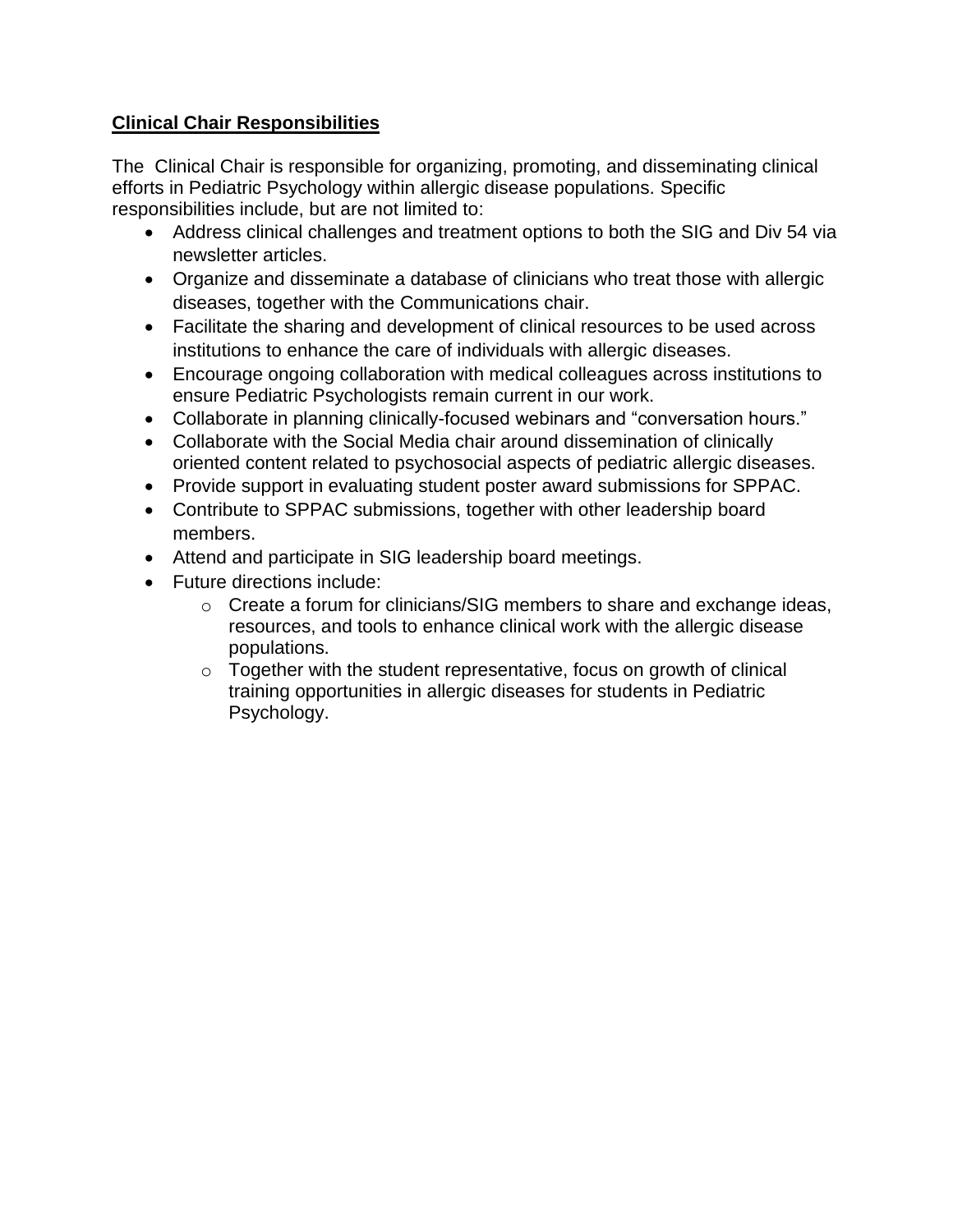# **Communications Chair Responsibilities**

The Communications Chair is responsible for fostering professional communication and disseminating information among members of the Allergic Diseases SIG as well as the larger Division of Pediatric Psychology. Specific responsibilities include, but are not limited to:

- Creation of a semi-annual newsletter which focuses on SIG updates, relevant clinical resources, and research developments
- Maintaining the SIG membership database and contact list, which is held in a shared google drive
- Updating the provider directory to reflect current SIG members who provide clinical services and offer training opportunities
- Providing the SPP webmaster with relevant materials to update the SIG website (e.g., leadership bios, newsletters)
- Attend and participate in SIG leadership board meetings.
- Future directions include:
	- o Cultivate a more robust SIG webpage that includes clinical and research resources for the allergic diseases community
	- o Develop new ways to disseminate communications to the SIG membership (e.g., social media platforms)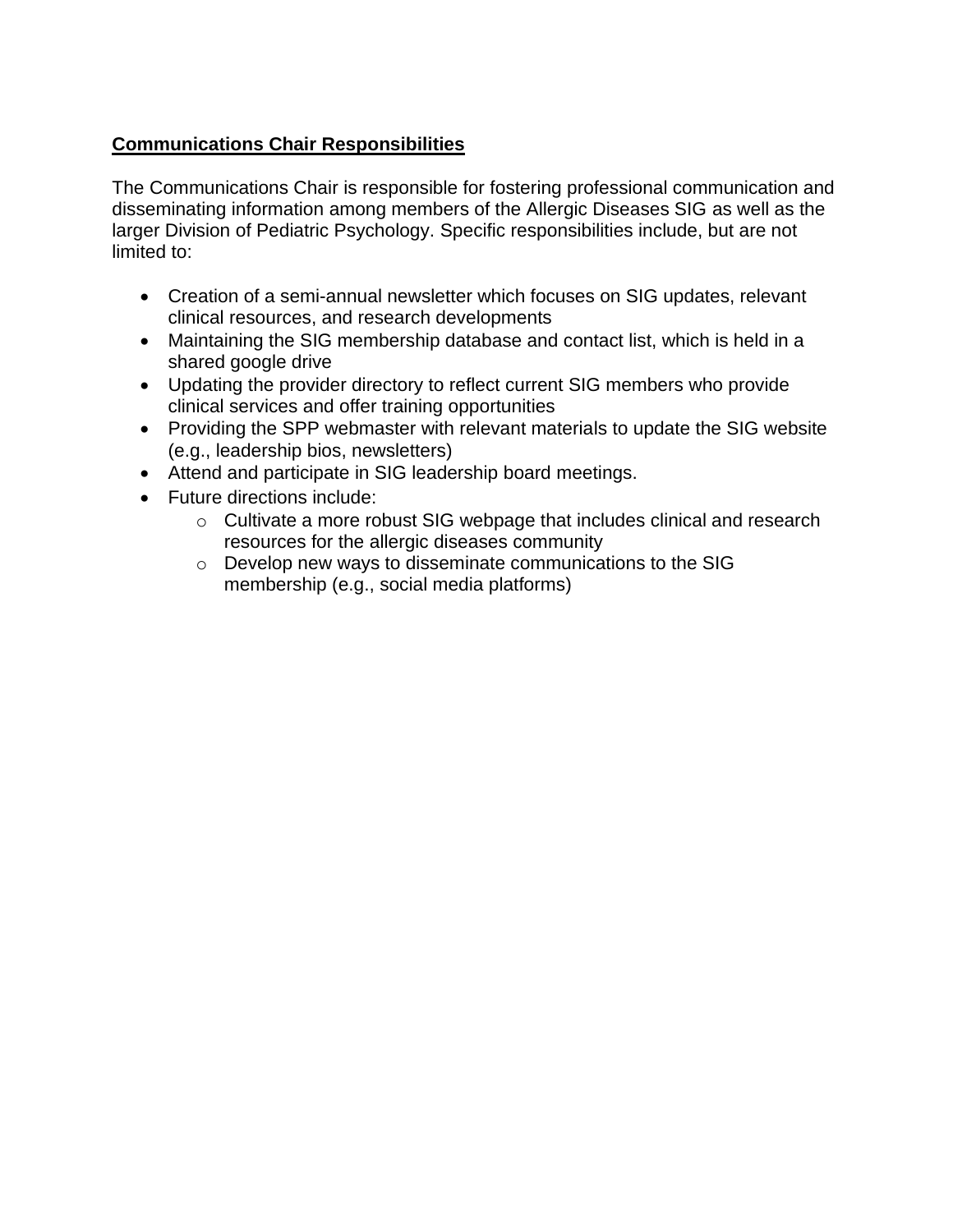### **Social Media Chair Responsibilities**

The role of the Social Media Chair is to create, organize, and disseminate information via social media channels to increase visibility and communication about our work among psychologists and larger community. Specific responsibilities include, but are not limited to:

- Create social media handles for the SIG.
- Disseminate information about SIG activities, including programming.
- Identify and create allergic disease-specific content, together with SIG board members, for dissemination to the broader community.
- Collaborate with the Communications Chair.
- Attend and participate in SIG leadership board meetings.
- Contribute additional ideas for dissemination of content consistent with our SIG mission.